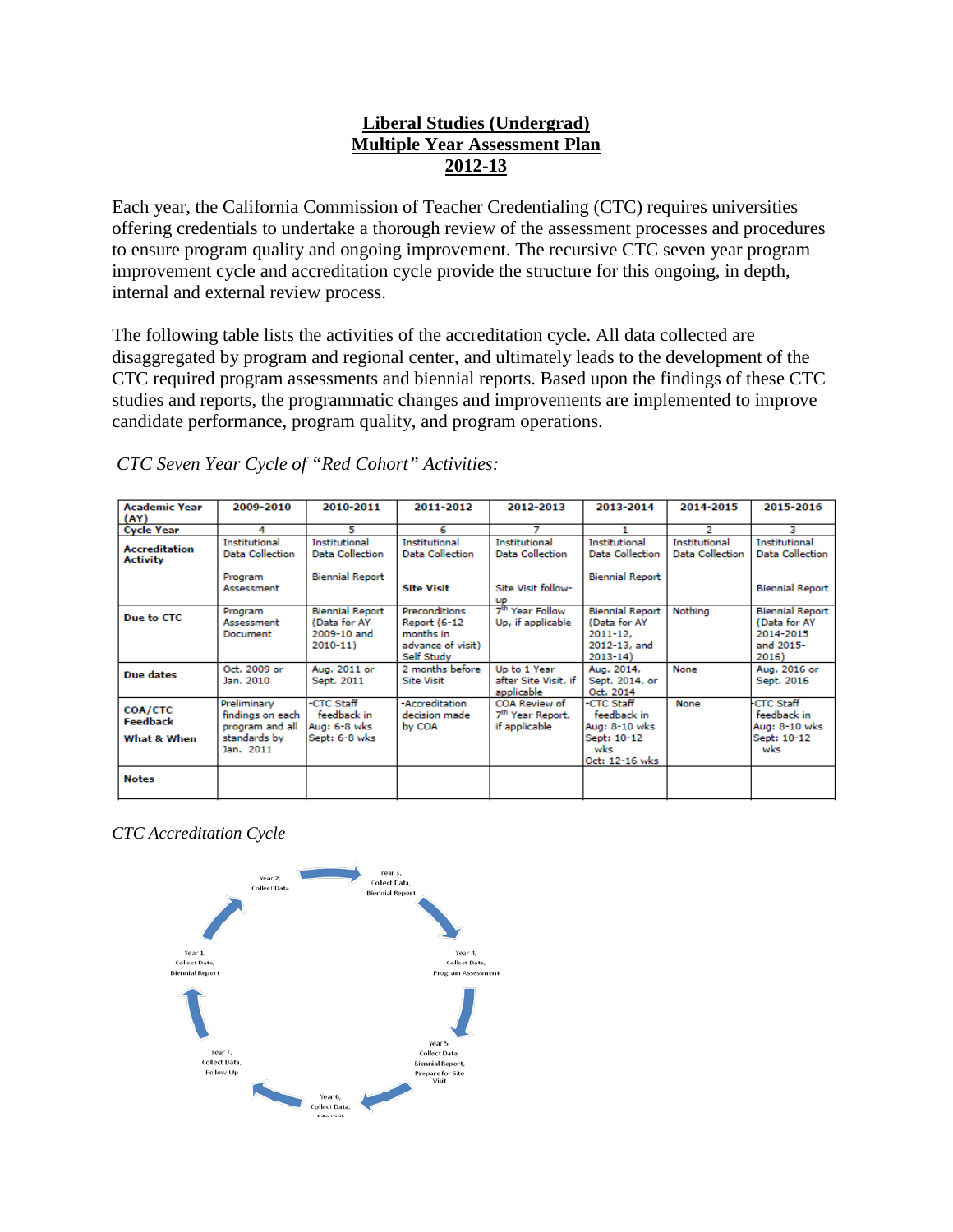### **Methods of Assessment and Criteria for Success Liberal Studies**

Currently, assessment data is collected through internal and external sources. Focus groups representing staff, faculty, clinical supervisors, and advisory councils have worked together to discern a set of balanced assessment measures. All candidates are expected to be at the "proficient level of performance with a score of "3" or above in each rubric criteria. The assessments are listed below.

## *1. Coursework Assessments*

Using TaskStream as the primary data storage system, the program collects key assessments known as signature assignments to gauge candidates' progress throughout their course of study and ensure CTC program standards are met. Each signature assignment is evaluated using a supporting rubric. Annually, (end of each academic year), collected data is disaggregated by regional center and analyzed with results informing areas for program improvement. Rubrics are found within the data analysis.

# **Liberal Studies (Undergrad)**

- **Signature Assignment: In MTH 213**
- • **Signature Assignment: In Task 2**
- **Signature Assignment: In EDU 402**
- **Signature Assignment: In EDU 306**

## *2. Dispositions Assessments*

Professors of Liberal Studies courses will focus on entire dispositions and these specific dispositions:

• Dispositions of Noble Character

The rubric criteria for assessing candidate dispositions are the following, scored on a 4-point scale from 1, unacceptable, 2, below proficient, 3, proficient to 4, exceptional.

#### **Rubric Criteria**

1. Dignity & Honor: The candidate honors and respects the worthiness of all individuals in word and deed based on PLNUs Wesleyan heritage: We are individuals created in the image of God, committed to civility, respect, hospitality, grace, and service.

2. Honesty & Integrity: The candidate demonstrates honesty, integrity, and coherence in attitudes, and actions, and is accountable to the norms and expectations of the learning community.